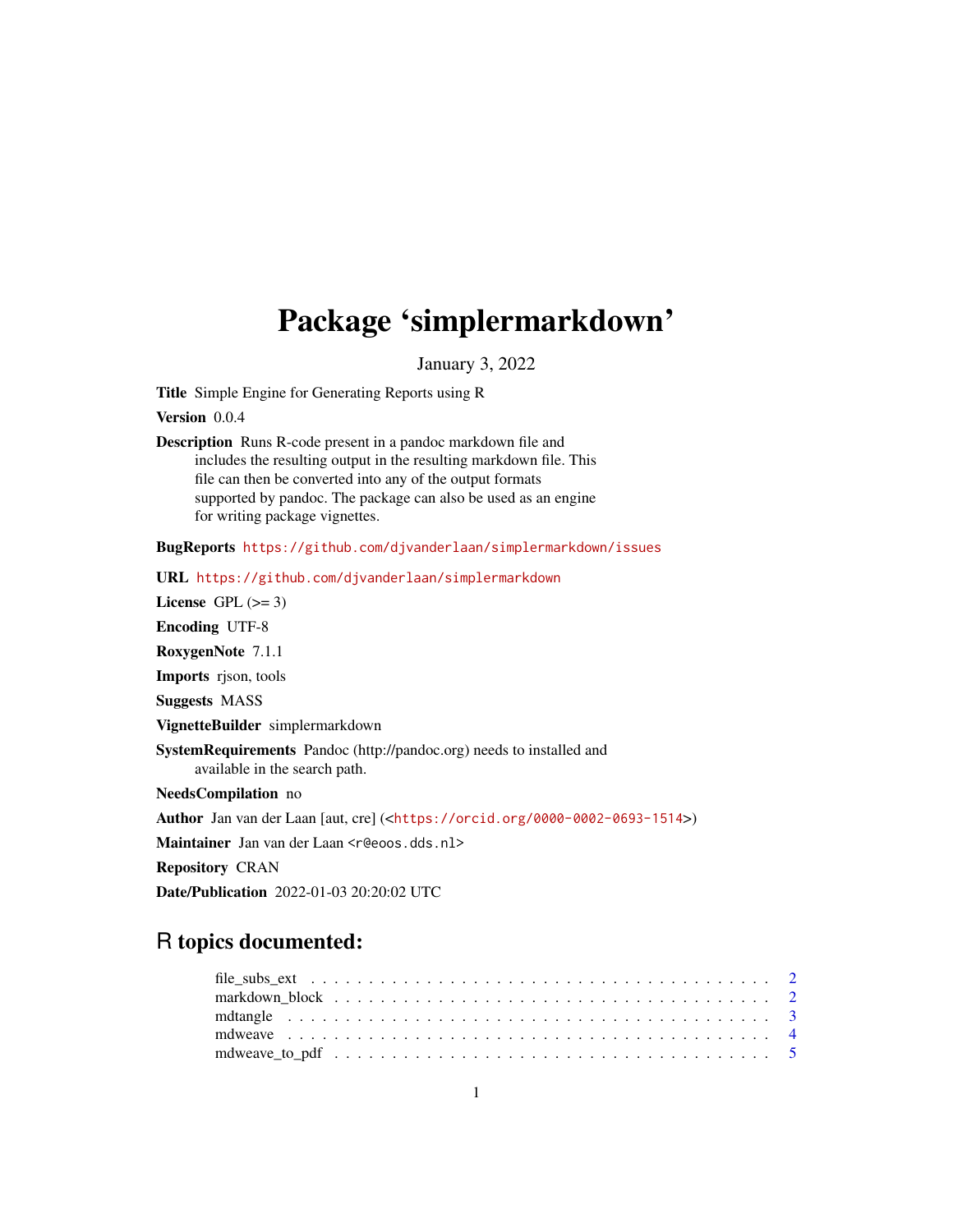<span id="page-1-0"></span>

| Index |  |  |  |  |  |  |  |  |  |  |  |  |  |  |  |  |  |  |  |
|-------|--|--|--|--|--|--|--|--|--|--|--|--|--|--|--|--|--|--|--|
|       |  |  |  |  |  |  |  |  |  |  |  |  |  |  |  |  |  |  |  |
|       |  |  |  |  |  |  |  |  |  |  |  |  |  |  |  |  |  |  |  |
|       |  |  |  |  |  |  |  |  |  |  |  |  |  |  |  |  |  |  |  |
|       |  |  |  |  |  |  |  |  |  |  |  |  |  |  |  |  |  |  |  |

file\_subs\_ext *Replace file extension by another file extension*

#### Description

Replace file extension by another file extension

#### Usage

```
file_subs_ext(fn, new_ext, check = TRUE)
```
#### Arguments

| fn      | character vector with file names                                                                                   |
|---------|--------------------------------------------------------------------------------------------------------------------|
| new_ext | character vector of length one with the new extension (when it does not start<br>with a period a period is added). |
| check   | check if the new file name is not equal to the original filename. If so, generate<br>an error.                     |

#### Value

Returns a character vector of the same length of fn with the extension of the file names in fn replaced by new\_ext.

<span id="page-1-1"></span>

| markdown_block | Return a code block object that can be included in the pandoc parse |
|----------------|---------------------------------------------------------------------|
|                | tree                                                                |

#### Description

Return a code block object that can be included in the pandoc parse tree

#### Usage

```
markdown_block(content, language, id = "", ...)
```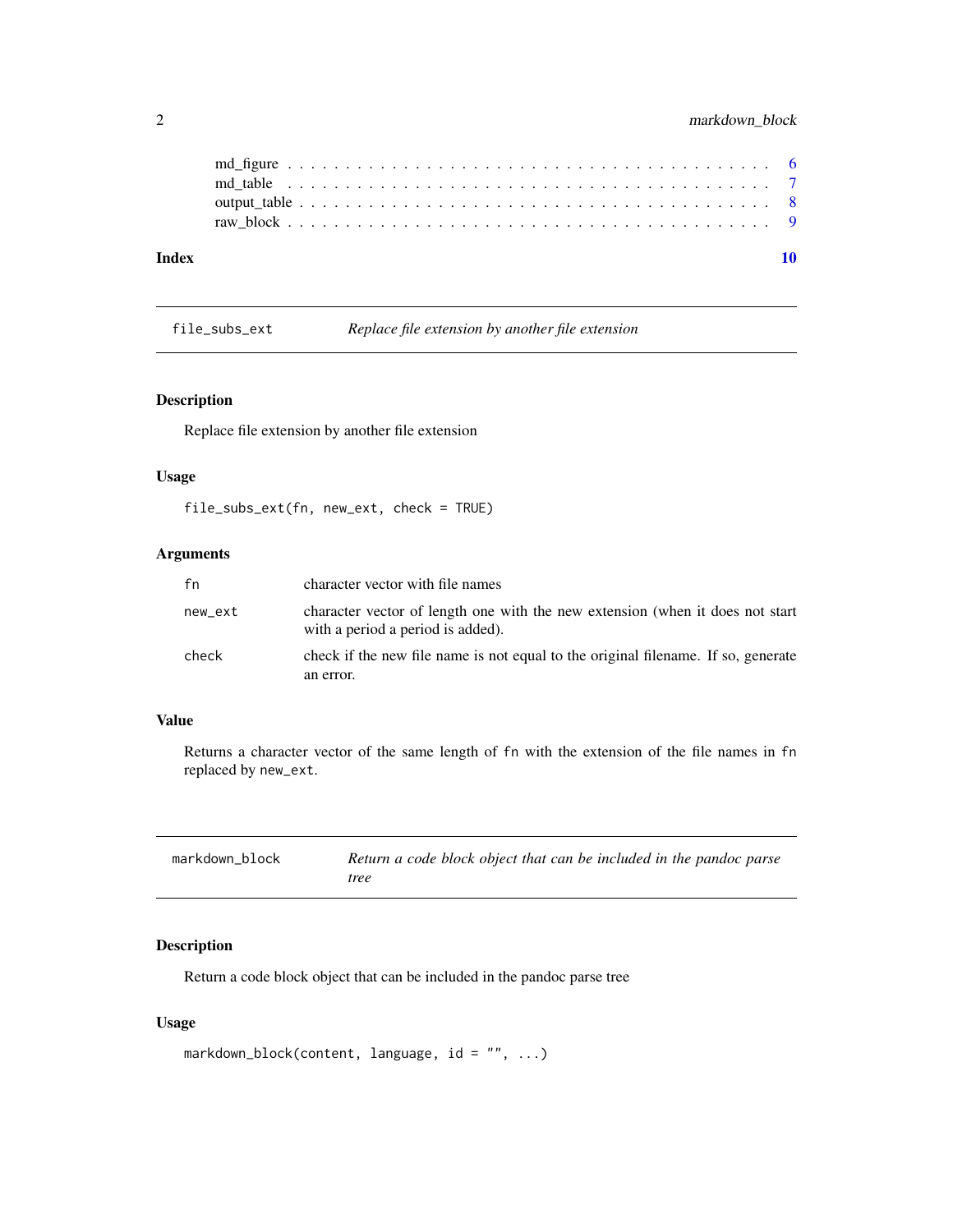#### <span id="page-2-0"></span>mdtangle 3

#### Arguments

| content  | a character vector containing the code |
|----------|----------------------------------------|
| language | language of the code in the code block |
| id       | optional id of the code block          |
|          | ignored.                               |

#### Value

Returns a list with the correct structure for a code block in the pandoc parse tree.

mdtangle *Extract code from the code blocks in a markdown file*

#### Description

Extract code from the code blocks in a markdown file

#### Usage

```
mdtangle(
  fn,
  ofn = file_subs_ext(basename(fn), ".R"),
  extra_arguments = "",
  cmd = "pandoc %3$s -s \"%1$s\" -t json -o \"%2$s\"",
  ...
)
```
#### **Arguments**

| fn              | filename of the markdown file (should use pandoc markdown).                 |
|-----------------|-----------------------------------------------------------------------------|
| ofn             | name of the resulting R-script                                              |
| extra_arguments |                                                                             |
|                 | extra arguments passed on to pandoc. Should be a length 1 character vector. |
| cmd             | command used to run pandoc. See details.                                    |
| $\cdots$        | ignored                                                                     |

#### Details

mdtangle calls pandoc. Pandoc will parse the markdown document and write the parsed file to temporary file. This file is read by mdtangle and the code is extracted from it and written to ofn.

Using the cmd argument the exact command used to run pandoc can be modified. It is passed on to [sprintf](#page-0-0) and uses positional arguments: (1) name of the input file, (2) location of the temporary file to which the parsed document is written, (3) the value of extra\_arguments.

#### Value

Returns the filename of the generated file.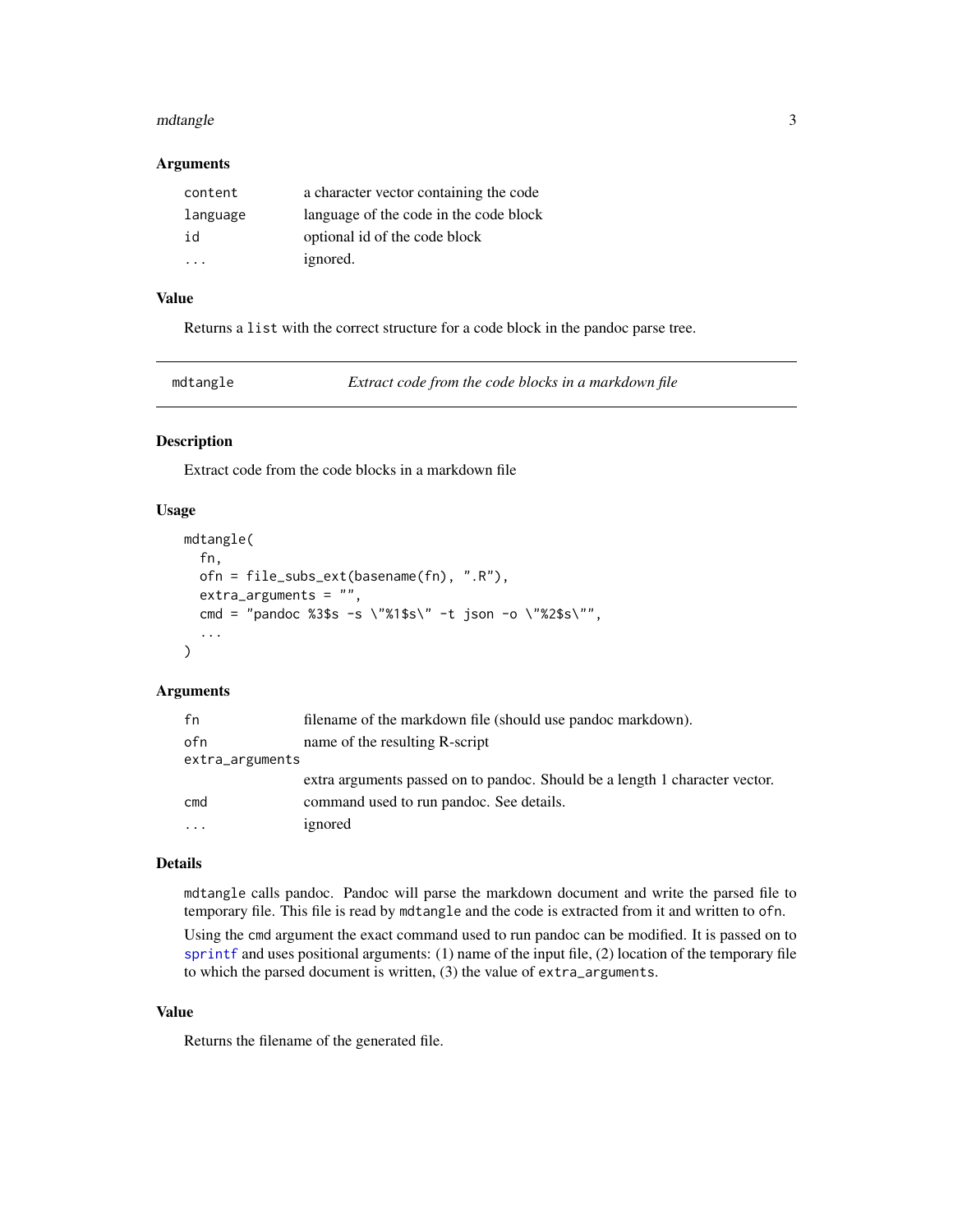<span id="page-3-1"></span><span id="page-3-0"></span>

#### Description

Run the code in a markdown file and generate a new markdown file

#### Usage

```
mdweave(
  fn,
  ofn = file_subs_ext(basename(fn), ".md", FALSE),
  cmd1 = "pandoc -s \"%1$s\" -t json -o \"%2$s\"",
  cmd2 = "pandoc -s \"%1$s\" -t markdown -o \"%2$s\"",
  ...
\mathcal{L}
```
#### Arguments

| fn   | filename of the markdown file (should use pandoc markdown). |
|------|-------------------------------------------------------------|
| ofn  | name of the resulting markdown file.                        |
| cmd1 | command used to run pandoc. See details.                    |
| cmd2 | command used to run pandoc. See details.                    |
|      | ignored                                                     |

#### Details

mdweave calls pandoc twice. In the first call the markdown file is parsed by pandoc and the parse tree is written to a temporary file. This parse tree is the read by mdweave and any R-code in the tree is executed resulting in a modified parse tree. This file is then stored to a new temporary file. Pandoc is the called a second time to convert the new parse tree to a markdown file.

The arguments cmd1 and cmd2 contain the calls used to run pandoc. The arguments can be used to, for example pas additional arguments to pandoc. They use positional arguments. In cmd1, the first argument (%1\$s) is the input file name and the second (%2\$s) the temporary file containing the parsed tree. In cmd2, the first argument is the temporary file with the modified parse tree and the second argument the output file.

#### Value

Returns the file name of the file generated (ofn). Called mainly for the side effect of parsing and generating a markdown file (and possibly secondary files such as figures).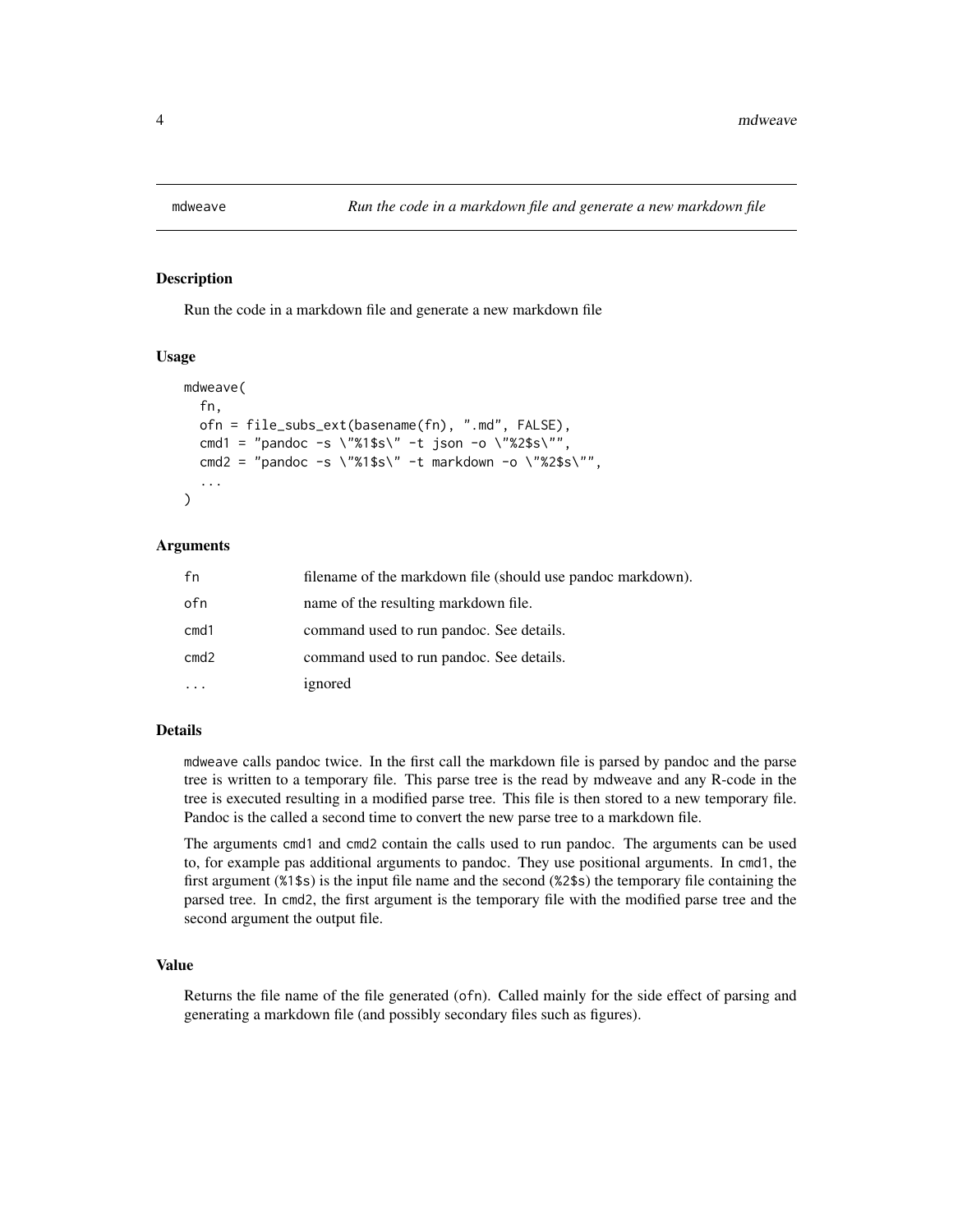<span id="page-4-0"></span>

#### Description

Run the code in a markdown file and generate a new document

#### Usage

```
mdweave_to_pdf(
  fn,
  ofn = file_subs_ext(basename(fn), ".pdf", FALSE),
  extra_arguments2 = "--self-contained",
  run_in_temp = TRUE,
  cmd2 = "pandoc %3$s -s \"%1$s\" -t latex -o \"%2$s\"",
  ...
)
mdweave_to_tex(
  fn,
 ofn = file_subs_ext(basename(fn), ".tex", FALSE),
 extra_arguments2 = "--self-contained",
  run_in_temp = TRUE,
  cmd2 = "pandoc %3$s -s \"%1$s\" -t latex -o \"%2$s\"",
  ...
)
mdweave_to_html(
  fn,
  ofn = file_subs_ext(basename(fn), ".html", FALSE),
  extra_arguments2 = "--self-contained",
  run_in_temp = TRUE,
  cmd2 = "pandoc %3$s -s \"%1$s\" -t html -o \"%2$s\"",
  ...
)
```
#### Arguments

| fn               | filename of the markdown file (should use pandoc markdown).                                                                                                                                                          |
|------------------|----------------------------------------------------------------------------------------------------------------------------------------------------------------------------------------------------------------------|
| ofn              | name of the resulting file.                                                                                                                                                                                          |
| extra_arguments2 |                                                                                                                                                                                                                      |
|                  | extra arguments passed on to pandoc. Should be a length 1 character vector.                                                                                                                                          |
| run_in_temp      | When TRUE the intermediary markdown file and generated figures (when not<br>using custom paths) are created in a temporary directory. Otherwise these will<br>be generated in the same directory as the output file. |
| cmd2             | command used to run pandoc. See details.                                                                                                                                                                             |
| $\cdot$          | additional arguments are passed on to mole ave.                                                                                                                                                                      |
|                  |                                                                                                                                                                                                                      |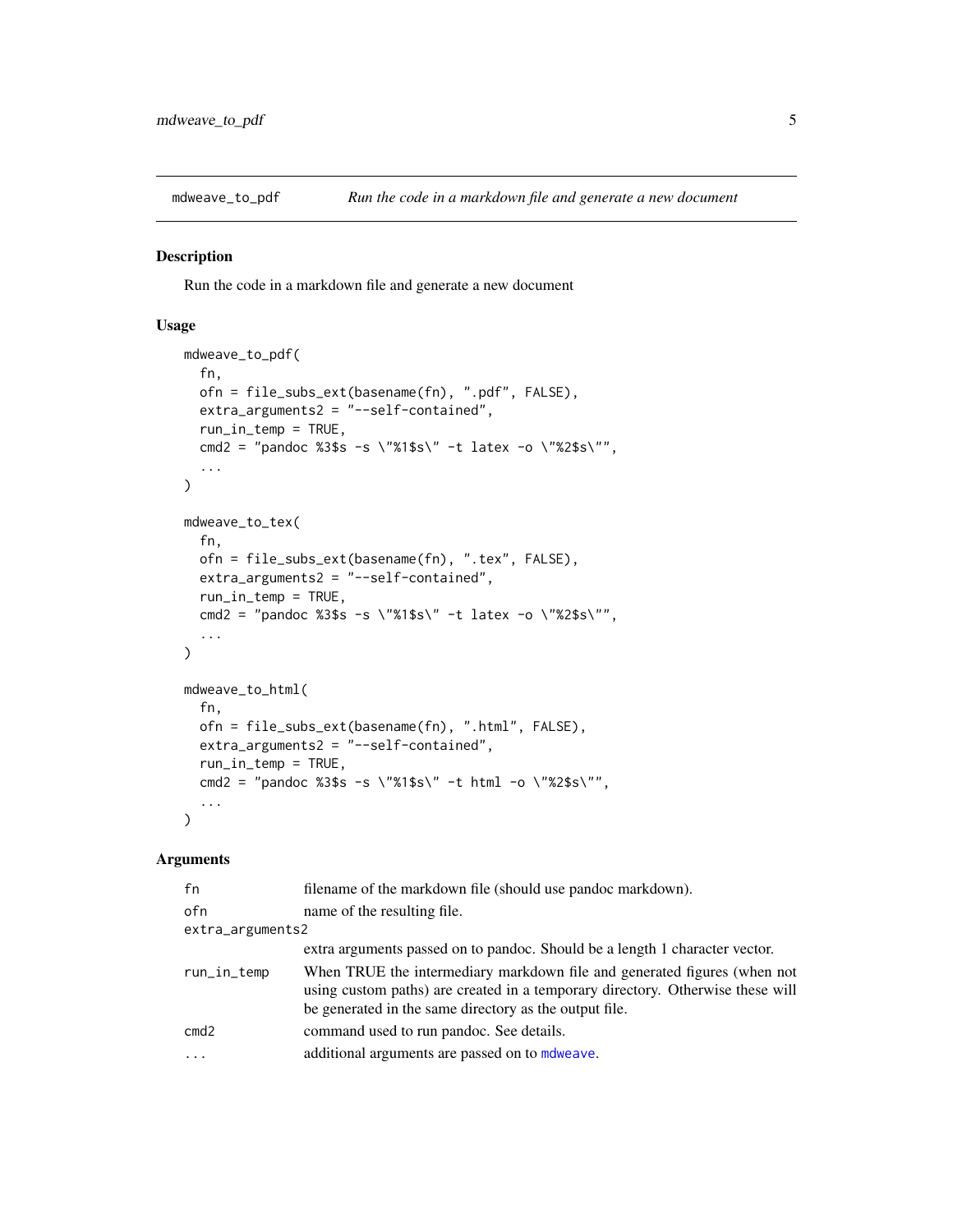#### <span id="page-5-0"></span>Details

These functions first call [mdweave](#page-3-1) to run the code in the original file and convert the original markdown file to a new markdown file. This second markdown file is then converted to the desired output format using a second run of pandoc.

In case of converting to pdf the file is required to have the extension .pdf. In case of converting to LaTeX, the file cannot have the extension .pdf. That is because in both cases the file is first converted to LaTeX. In case of a file with the extension .pdf the file is than further converted to PDF.

#### Value

Returns the name of the resulting outout file.

<span id="page-5-1"></span>md\_figure *Generate a figure and generate the markdown to include the figure*

#### Description

Will evaluate the expressions in expr and capture the output on the given plotting device in the given file. It will then generate the markdown needed to include that figure in a markdown document.

#### Usage

```
md_figure(
  expr,
  name,
  caption = ",
  id = "",dir = file.path(Sys.getenv("MDOUTDIR", "."), "figures"),
  device = c("png", "pdf"),...,
  as_character = FALSE,
  echo = FALSE,results = FALSE
)
```
#### Arguments

| expr    | the expressions to evaluate. Will generally contain plotting commands. The<br>expressions are evaluated in the global environment. |
|---------|------------------------------------------------------------------------------------------------------------------------------------|
| name    | the name of the figure.                                                                                                            |
| caption | text of the caption. When omitted no caption is added to the figure.                                                               |
| id      | id of the figure. When omitted or equal to NULL or an empty character, no id is<br>added to the figure.                            |
| dir     | name of the directory in which to store the file.                                                                                  |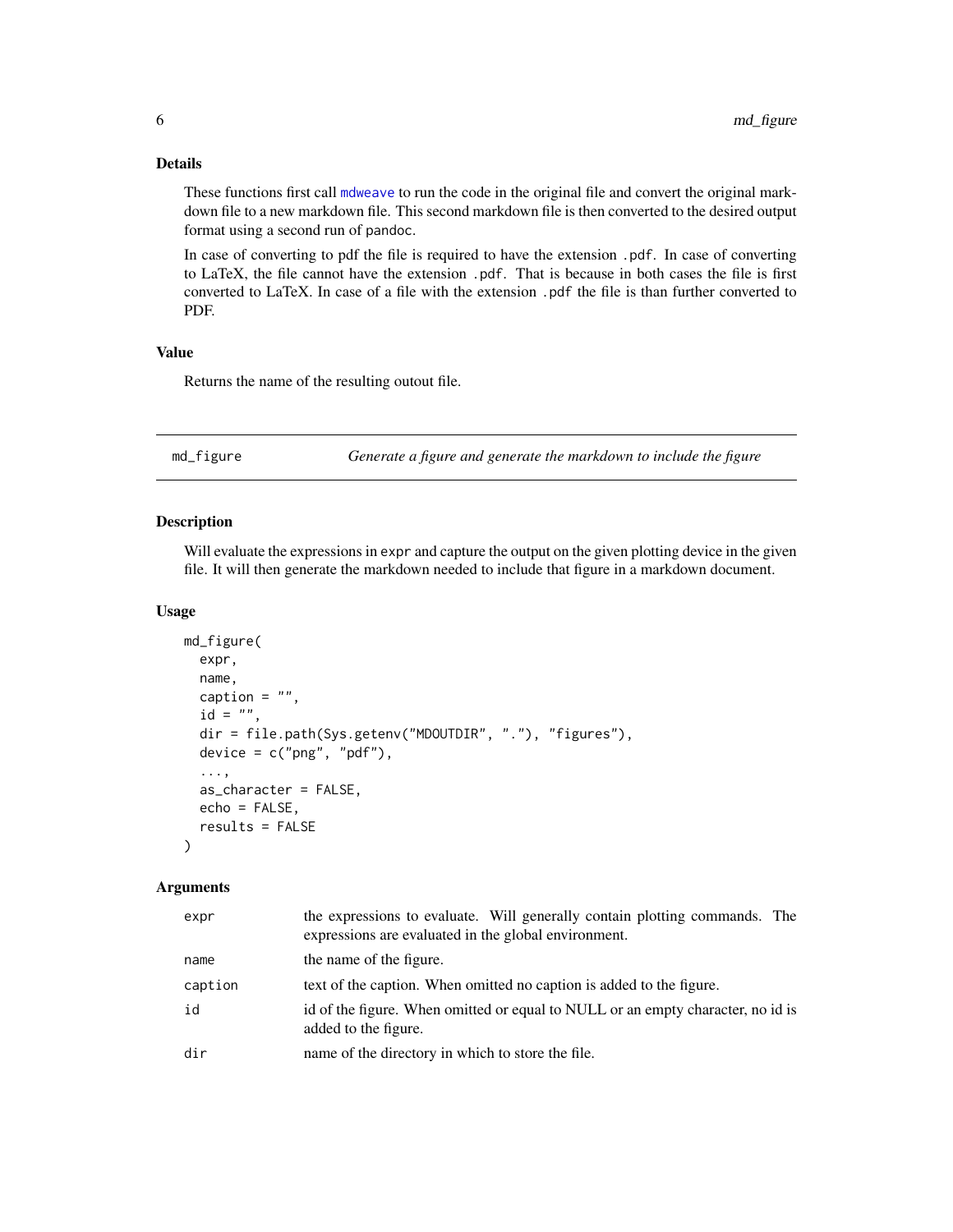#### <span id="page-6-0"></span>md\_table 7 7

| device       | the graphics device to use for creating the image.                                                                                         |
|--------------|--------------------------------------------------------------------------------------------------------------------------------------------|
| $\cdots$     | passed on to the graphics device.                                                                                                          |
| as_character | return the figure as a character vector. If FALSE the figure will be written to the<br>standard output.                                    |
| echo         | the code in code is repeated in the output.                                                                                                |
| results      | include the results of running the code in the output. The output of code that<br>explicitly writes to standard output is always included. |

#### Details

The image is stored in the file dir/name.device.

#### Value

When as\_character = FALSE a character vector with the markdown needed to include the generated figure in a markdown file is returned. Otherwise, nothing is returned; the markdown is written to the console.

<span id="page-6-1"></span>md\_table *Generate a markdown table from a data.frame*

#### **Description**

Generate a markdown table from a data.frame

#### Usage

```
md_table(tab, caption, as_character = FALSE, ...)
```
#### Arguments

| tab          | a data frame                                                                                          |
|--------------|-------------------------------------------------------------------------------------------------------|
| caption      | text of the caption. When omitted no caption is added to the table.                                   |
| as_character | return the table as a character vector. If FALSE the table will be written to the<br>standard output. |
|              | unused.                                                                                               |

#### Value

Then as\_character = FALSE a character vector with the markdown containing the table is returned. Otherwise, nothing is returned; the markdown is then written to the console.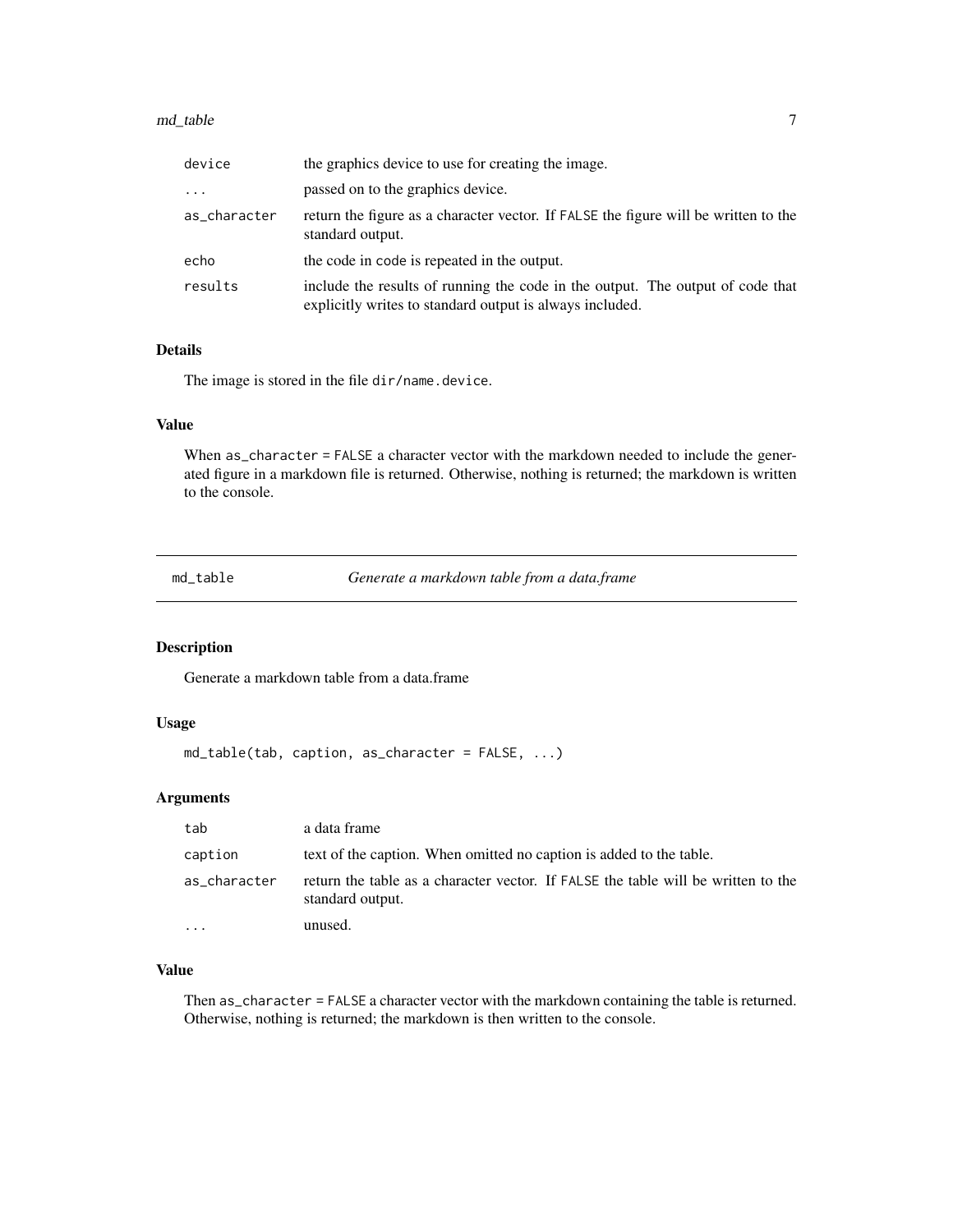<span id="page-7-0"></span>

#### Description

Output filters for code blocks in markdown

#### Usage

```
output_table(code, language = "R", id = "", ...)
output_figure(code, language = "R", id = "", ...)
output_eval(code, language = "R", id = "", echo = TRUE, results = TRUE, \dots)
output_{raw(code, language = "R", id = "", ...)}output\_str(code, language = "R", id = "", ...)
```
#### Arguments

| code       | character vector containing the code of the code block                                                                                                                                       |
|------------|----------------------------------------------------------------------------------------------------------------------------------------------------------------------------------------------|
| language   | the language in which the code is written (as specified in the markdown file).                                                                                                               |
| id         | the identifier of the code block.                                                                                                                                                            |
| $\ddots$ . | additional arguments specified as arguments in the code block are passed on<br>to the filter function. Often these are ignored, or they are passed on to other<br>functions (see 'Details'). |
| echo       | the code in code is repeated in the output.                                                                                                                                                  |
| results    | include the results of running the code in the output. The output of code that<br>explicitly writes to standard output is always included.                                                   |

#### Details

The filter functions tab and fig call [md\\_table](#page-6-1) and [md\\_figure](#page-5-1) respectively; additional arguments are passed on to those functions. Other filter functions ignore the additional arguments.

It is also possible to write custom output filter. An output filter should have code, language and id as its first three arguments. It should either return a character vector containing the markdown that should be included in the resulting markdown file or an object that can be directly included in the pandoc parse tree. If the function does not return a character vector it is assumed the latter is returned. simplermarkdown defines a small number of valid object constructors: [raw\\_block](#page-8-1) and [markdown\\_block](#page-1-1).

The custom function should be available when running the markdown document through pandoc. The easiest way is to [source](#page-0-0) or define the function in the markdown document before using it.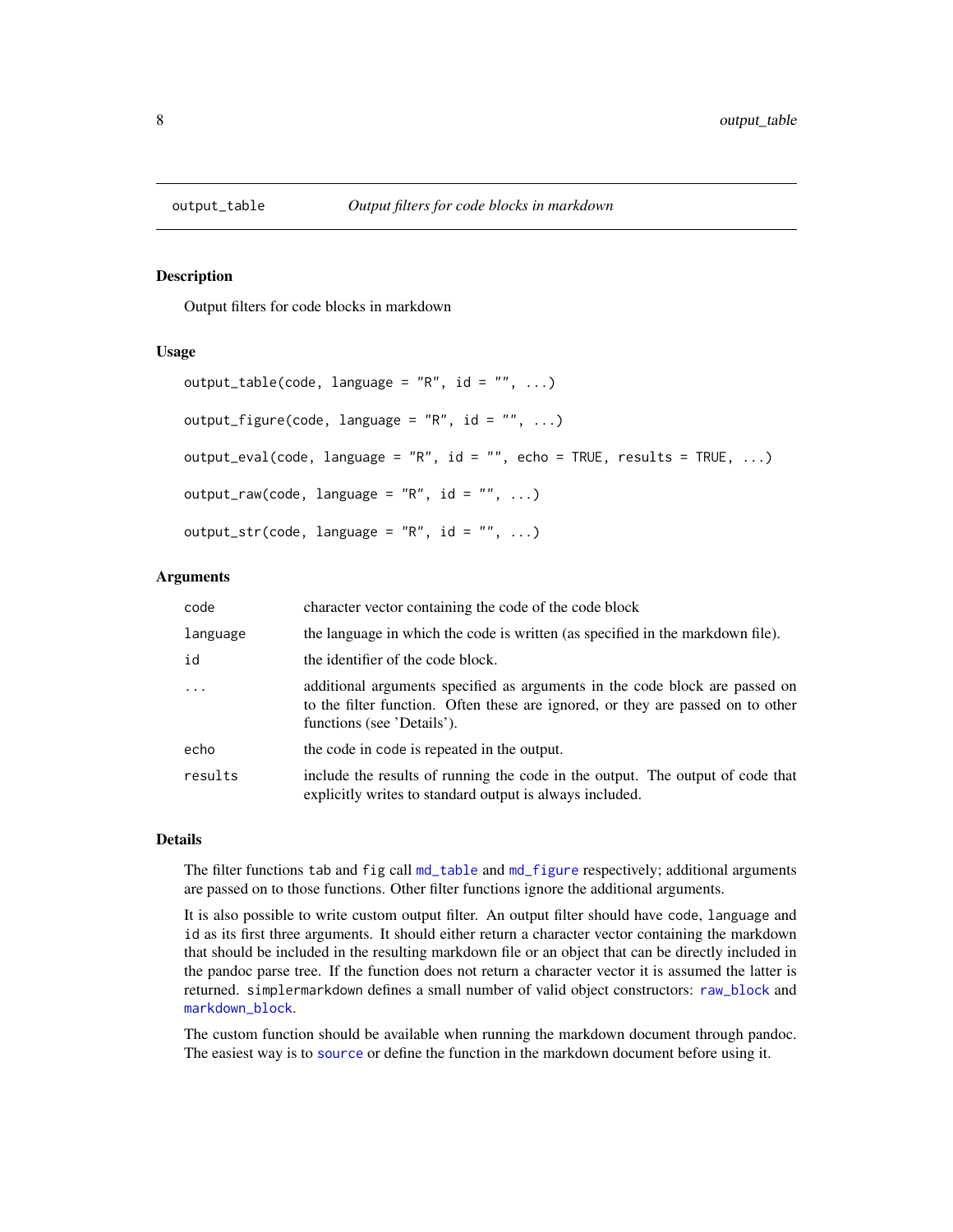#### <span id="page-8-0"></span>raw\_block 9

#### Value

The functions either return a character vector with markdown, or return a list with the correct structure to include in the pandow parse tree.

<span id="page-8-1"></span>

| raw block | Return a raw chunk of text that can be included in the pandoc parse |
|-----------|---------------------------------------------------------------------|
|           | tree                                                                |

#### Description

Return a raw chunk of text that can be included in the pandoc parse tree

#### Usage

```
raw_block(content, language = "markdown")
```
#### Arguments

| content  | a character vector containing the content to include in the final document. |
|----------|-----------------------------------------------------------------------------|
| language | language of the content                                                     |

#### Details

A raw block is included as is into the final markdown document. This can be used for example to include raw chunks of markdown.

#### Value

Returns a list with the correct structure for a RowBlock in the pandoc parse tree.